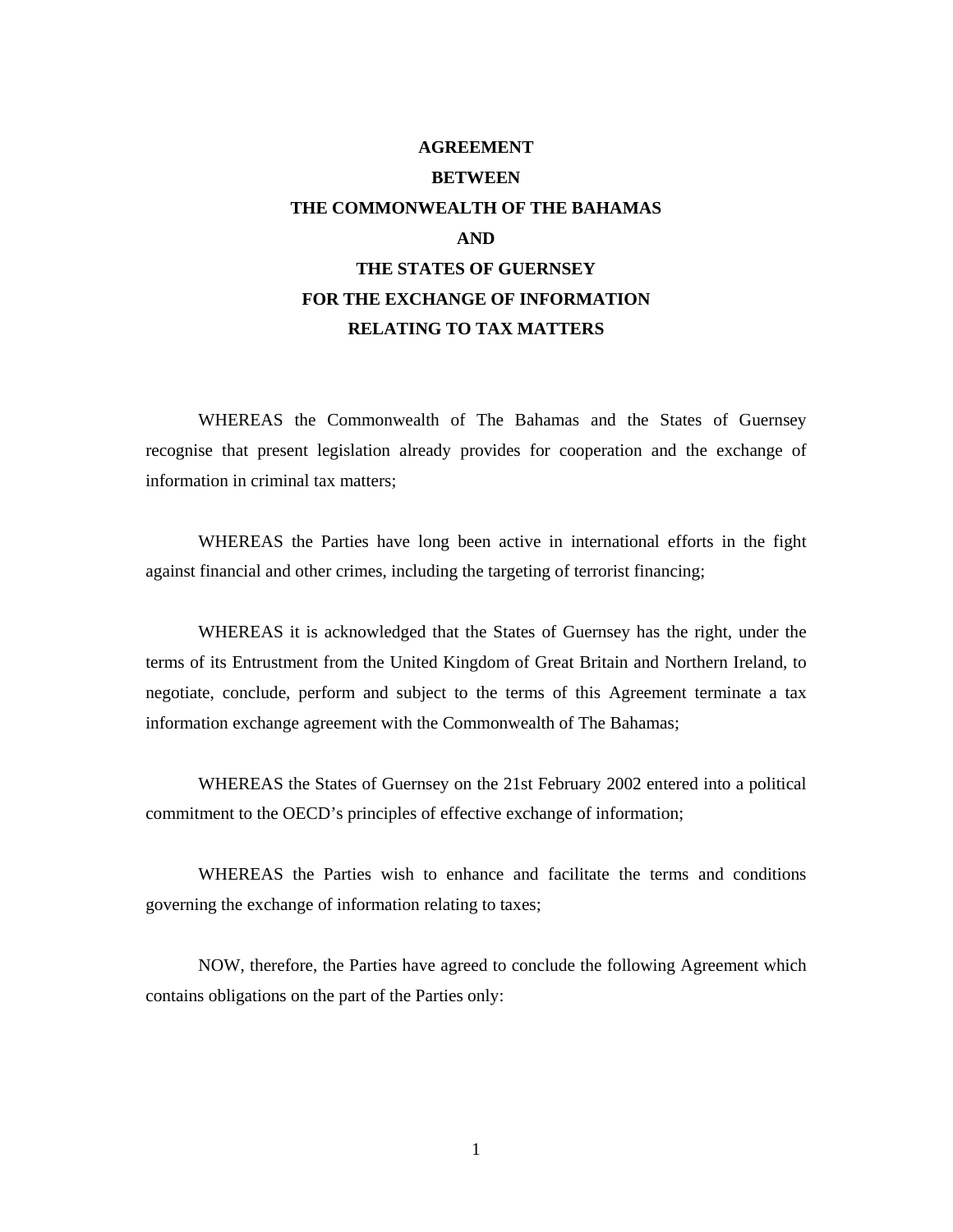## **Article 1 Scope of the Agreement**

The Parties shall provide assistance through exchange of information that is foreseeably relevant to the administration and enforcement of the domestic laws of the Parties concerning the taxes covered by this Agreement, including information that is foreseeably relevant to the determination, assessment, enforcement or collection of tax with respect to persons subject to such taxes, or to the investigation of tax matters or the prosecution of criminal tax matters in relation to such persons. A requested Party is not obliged to provide information which is neither held by its authorities nor in the possession of or obtainable by persons who are within its territorial jurisdiction. The rights and safeguards secured to persons by the laws or administrative practice of the requested Party remain applicable. The requested Party shall use its best endeavours to ensure that the effective exchange of information is not unduly prevented or delayed.

### **Article 2**

### **Taxes Covered**

- 1. This Agreement shall apply to the following existing taxes imposed by the Parties:
	- (a) in the case of The Bahamas, taxes of every kind and description;
	- (b) in the case of Guernsey:
		- (i) income tax;
		- (ii) dwellings profits tax.
- 2. This Agreement shall also apply to any identical taxes imposed after the date of signature of the Agreement in addition to or in place of the existing taxes, or any substantially similar taxes if the Parties so agree. Furthermore, the taxes covered may be expanded or modified by mutual agreement of the Parties in the form of an exchange of letters. The competent authority of each Party shall notify the other of substantial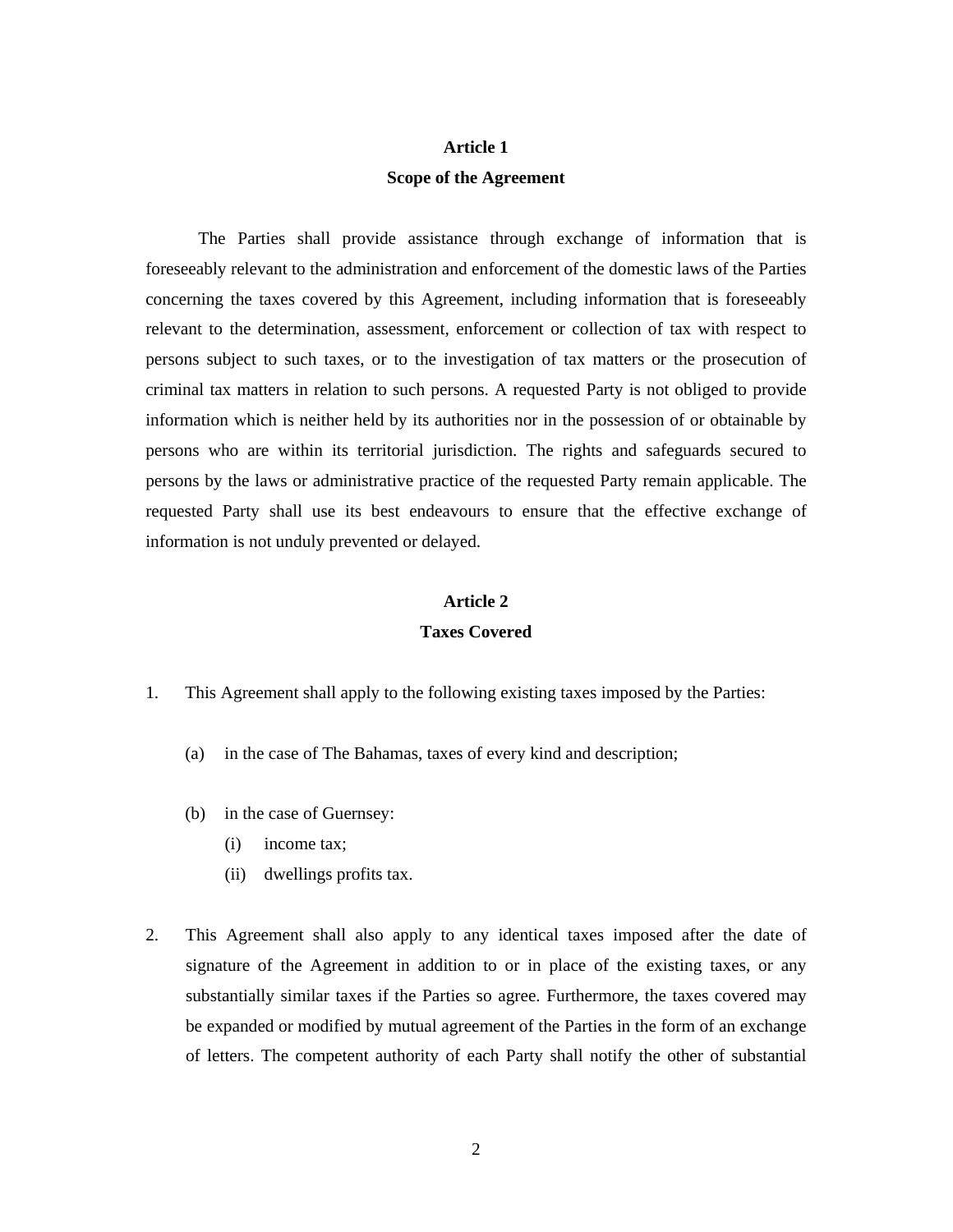changes in laws which may affect the obligations of that Party pursuant to this Agreement.

## **Article 3 Definitions**

- 1. In this Agreement:
	- (a) "The Bahamas" means the Commonwealth of The Bahamas, encompassing the land, the territorial waters and, in accordance with international law and the laws of The Bahamas, any area outside the territorial waters, inclusive of the exclusive economic zone and the seabed and subsoil, over which The Bahamas exercises jurisdiction and sovereign rights for the purpose of exploration, exploitation and conservation of natural resources;
	- (b) "Guernsey" means the States of Guernsey and, when used in a geographical context, means Guernsey, Alderney and Herm, including the territorial sea adjacent to those islands, in accordance with international law;
	- (c) "company" means any body corporate or any entity that is treated as a body corporate for tax purposes;
	- (d) "competent authority" means:
		- (i) in the case of The Bahamas, the Minister of Finance or his delegate;
		- (ii) in the case of Guernsey, the Director of Income Tax or his delegate;
	- (e) "criminal laws" means all criminal laws designated as such under domestic law, irrespective of whether such are contained in the tax laws, the criminal code or other statutes;
	- (f) "criminal tax matters" means tax matters involving intentional conduct which is liable to prosecution under the criminal laws of the requesting Party;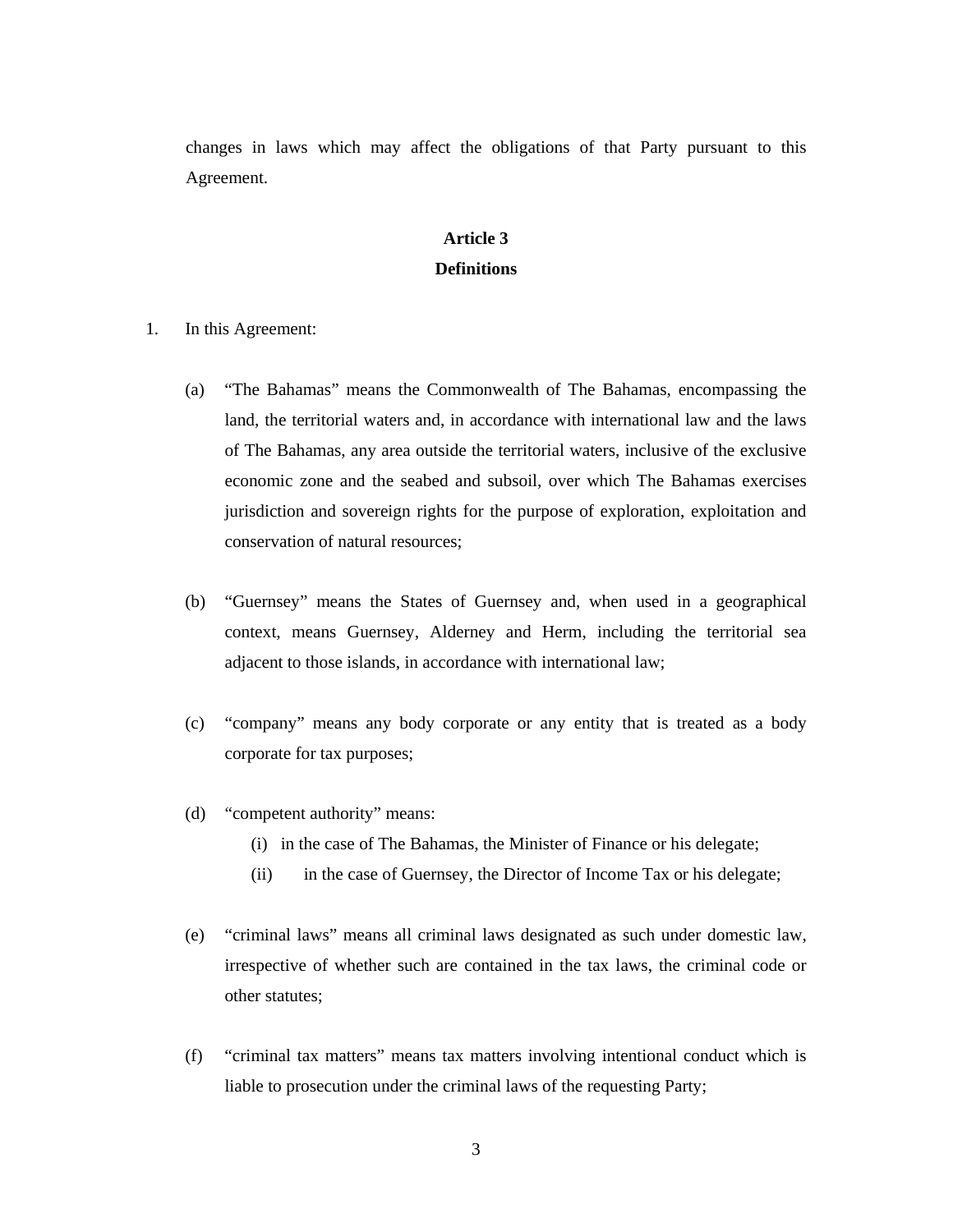- (g) "information" means any fact, statement, document or record in whatever form;
- (h) "information gathering measures" means laws and administrative or judicial procedures enabling a requested Party to obtain and provide the information requested;
- (i) "Parties" means:
	- (i) The Bahamas; and
	- (ii) Guernsey.
- (j) "person" means a natural person, a company or any other body or group of persons;
- (k) "principal class of shares" means the class or classes of shares representing a majority of the voting power and value of the company;
- (l) "public collective investment scheme" means any scheme or fund, in which the purchase sale or redemption of shares or other interests is not implicitly or explicitly restricted to a limited group of investors;
- (m) "publicly traded company" means any company whose principal class of shares is listed on a recognised stock exchange provided its listed shares can be readily purchased or sold by the public. Shares can be purchased or sold "by the public" if the purchase or sale of shares is not implicitly or explicitly restricted to a limited group of investors;
- (n) "recognised stock exchange" means any stock exchange agreed upon by the competent authorities of the Parties;
- (o) "requested Party" means the Party to this Agreement which is requested to provide or has provided information or assistance in response to a request;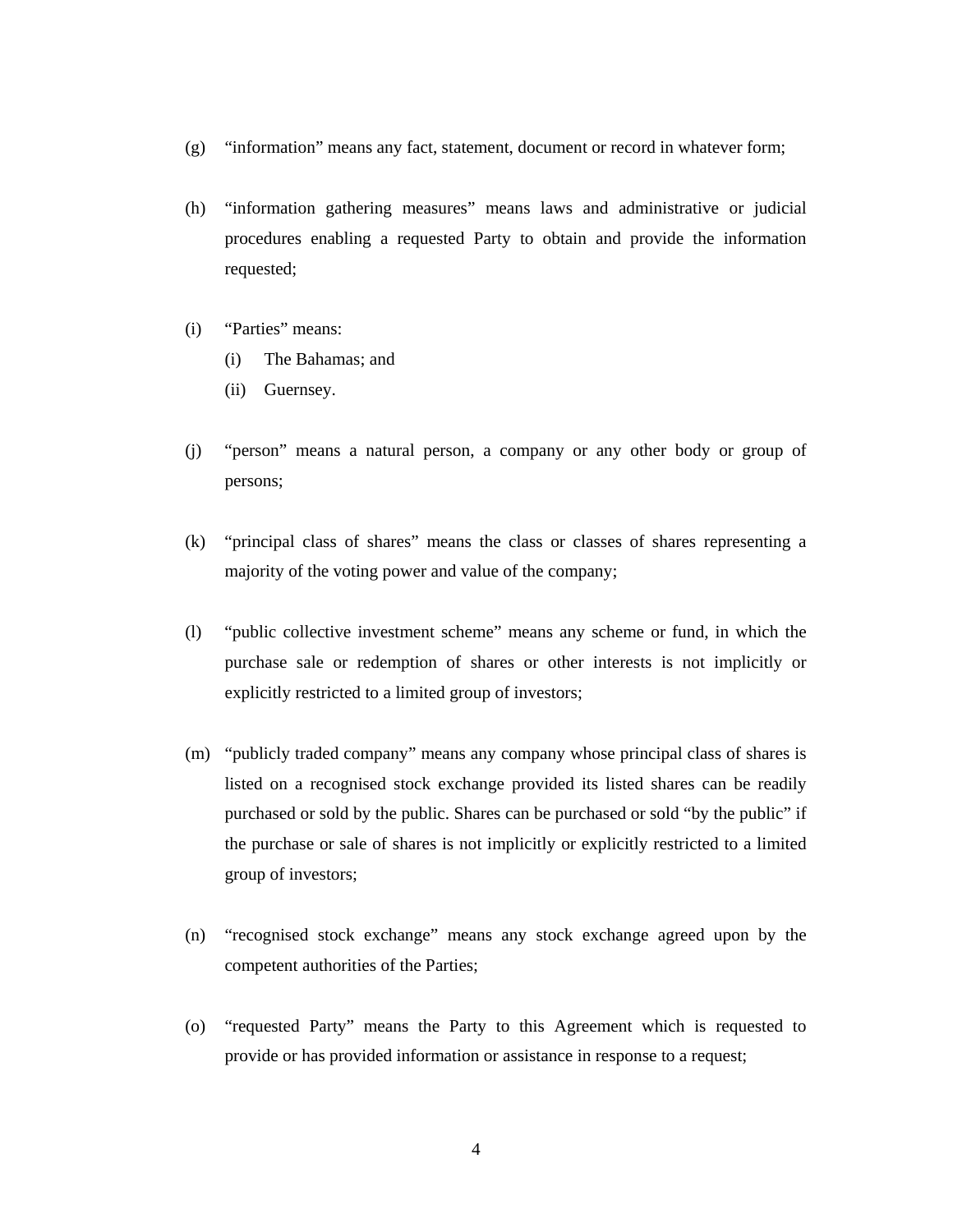- (p) "requesting Party" means the Party to this Agreement submitting a request for or having received information or assistance from the requested Party;
- (q) "tax" means any tax covered by this Agreement.
- 2. As regards the application of this Agreement at any time by a Party, any term not defined therein shall, unless the context otherwise requires, have the meaning that it has at that time under the laws of that Party, any meaning under the applicable tax laws of that Party prevailing over a meaning given to the term under other laws of that Party.

## **Article 4 Exchange of Information Upon Request**

- 1. The competent authority of the requested Party shall provide upon request by the requesting Party information for the purposes referred to in Article 1. Such information shall be exchanged without regard to whether the requested Party needs such information for its own tax purposes or the conduct being investigated would constitute a crime under the laws of the requested Party if it had occurred in the territory of the requested Party. The competent authority of the requesting Party shall only make a request for information pursuant to this Article when it is unable to obtain the requested information by other means within its own territory, except where recourse to such means would give rise to disproportionate difficulty.
- 2. If the information in the possession of the competent authority of the requested Party is not sufficient to enable it to comply with the request for information, the requested Party shall use at its own discretion all relevant information gathering measures necessary to provide the requesting Party with the information requested, notwithstanding that the requested Party may not need such information for its own tax purposes.
- 3. If specifically requested by the competent authority of the requesting Party, the competent authority of the requested Party shall provide information under this Article,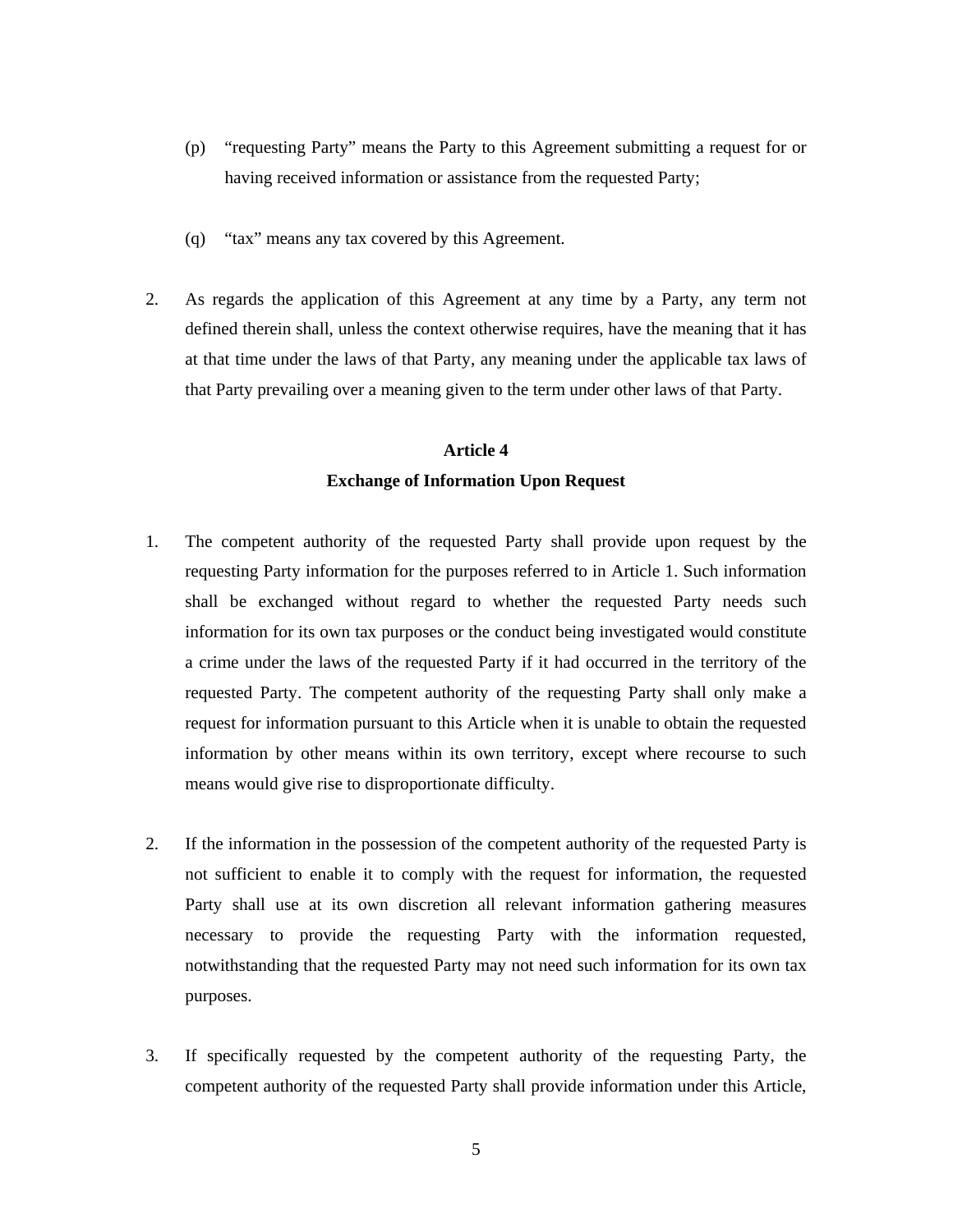to the extent allowable under its domestic laws, in the form of depositions of witnesses and authenticated copies of original records.

- 4. Each Party shall ensure that it has the authority, subject to the terms of Article 1, to obtain and provide, through its competent authority and upon request:
	- (a) information held by banks, other financial institutions, and any person, including nominees and trustees, acting in an agency or fiduciary capacity;
	- (b) (i) information regarding the beneficial ownership of companies, partnerships, foundations and other persons, including in the case of collective investment schemes, information on shares, units and other interests;
		- (ii) in the case of trusts, information on settlors, trustees, protectors, enforcers and beneficiaries,

 provided that this Agreement does not create an obligation for a Party to obtain or provide ownership information with respect to publicly traded companies or public collective investment schemes, unless such information can be obtained without giving rise to disproportionate difficulties.

- 5. Any request for information shall be formulated with the greatest detail possible and shall specify in writing:
	- (a) the identity of the taxpayer under examination or investigation;
	- (b) the identity of the person in respect of whom information is requested, if that person is not also the taxpayer in subparagraph (a) of this paragraph;
	- (c) the period for which the information is requested;
	- (d) the nature of the information requested and the form in which the requesting Party would prefer to receive it;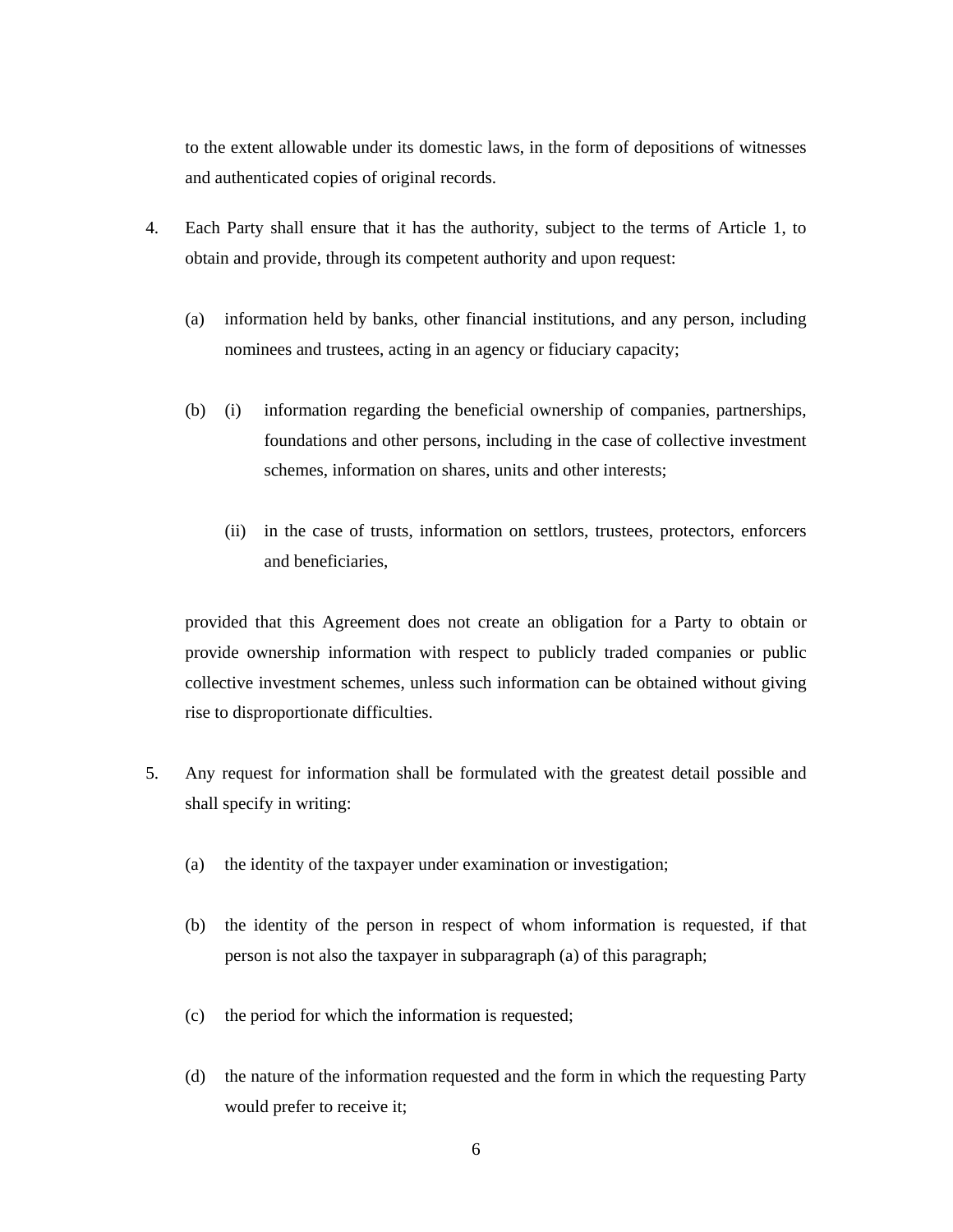- (e) the tax purpose for which the information is sought;
- (f) the reasons for believing that the information requested is foreseeably relevant to tax administration and enforcement of the requesting Party, with respect to the person identified in subparagraph (a) of this paragraph;
- (g) the grounds for believing that the information requested is present in the requested Party or is in the possession of or obtainable by a person within the jurisdiction of the requested Party;
- (h) to the extent known, the name and address of any person believed to be in possession of or able to obtain the information requested;
- (i) a statement that the request is in conformity with the laws and administrative practices of the requesting Party, that if the requested information was within the jurisdiction of the requesting Party then the competent authority of the requesting Party would be able to obtain the information under the laws of the requesting Party or in the normal course of administrative practice and that it is in conformity with this Agreement;
- (j) a statement that the requesting Party has pursued all means available in its own territory to obtain the information, except where that would give rise to disproportionate difficulty.
- 6. The competent authority of the requested Party shall use its best endeavours to forward the requested information to the requesting Party with the least possible delay. To ensure a prompt response, the competent authority of the requested Party shall:
	- (a) confirm receipt of a request in writing to the competent authority of the requesting Party and shall notify the competent authority of the requesting Party of deficiencies in the request, if any, within 60 days of the receipt of the request;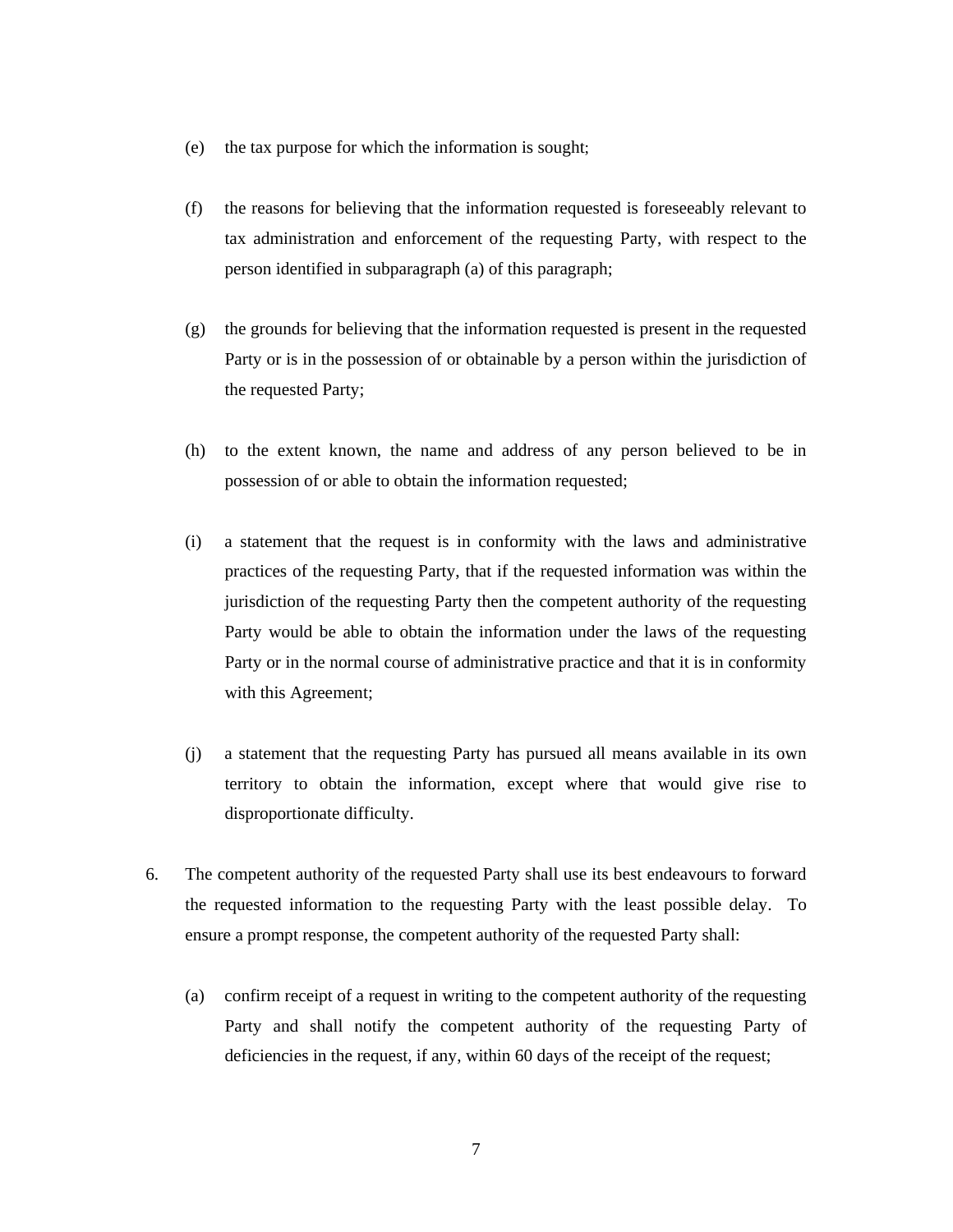(b) if the competent authority of the requested Party has been unable to obtain and provide the information within 90 days of receipt of the complete request, including if it encounters obstacles in furnishing the information or it refuses to furnish the information it shall immediately inform the competent authority of the requesting Party, explaining the reason for its inability, the nature of the obstacles or the reasons for its refusal.

## **Article 5 Tax Examinations Abroad**

- 1. With reasonable notice, the requesting Party may request that the requested Party allow representatives of the competent authority of the requesting Party to enter the territory of the requested Party, to the extent permitted under its domestic laws, to interview individuals and examine records with the prior written consent of the individuals or other persons concerned. The competent authority of the requesting Party shall notify the competent authority of the requested Party of the time and place of the intended meeting with the individuals concerned.
- 2. At the request of the competent authority of the requesting Party, the competent authority of the requested Party may permit representatives of the competent authority of the requesting Party to attend a tax examination in the territory of the requested Party, to the extent permitted under its domestic laws.
- 3. If the request referred to in paragraph 2 is granted, the competent authority of the requested Party conducting the examination shall, as soon as possible, notify the competent authority of the requesting Party of the time and place of the examination, the authority or person authorised to carry out the examination and the procedures and conditions required by the requested Party for the conduct of the examination. All decisions regarding the conduct of the examination shall be made by the requested Party conducting the examination.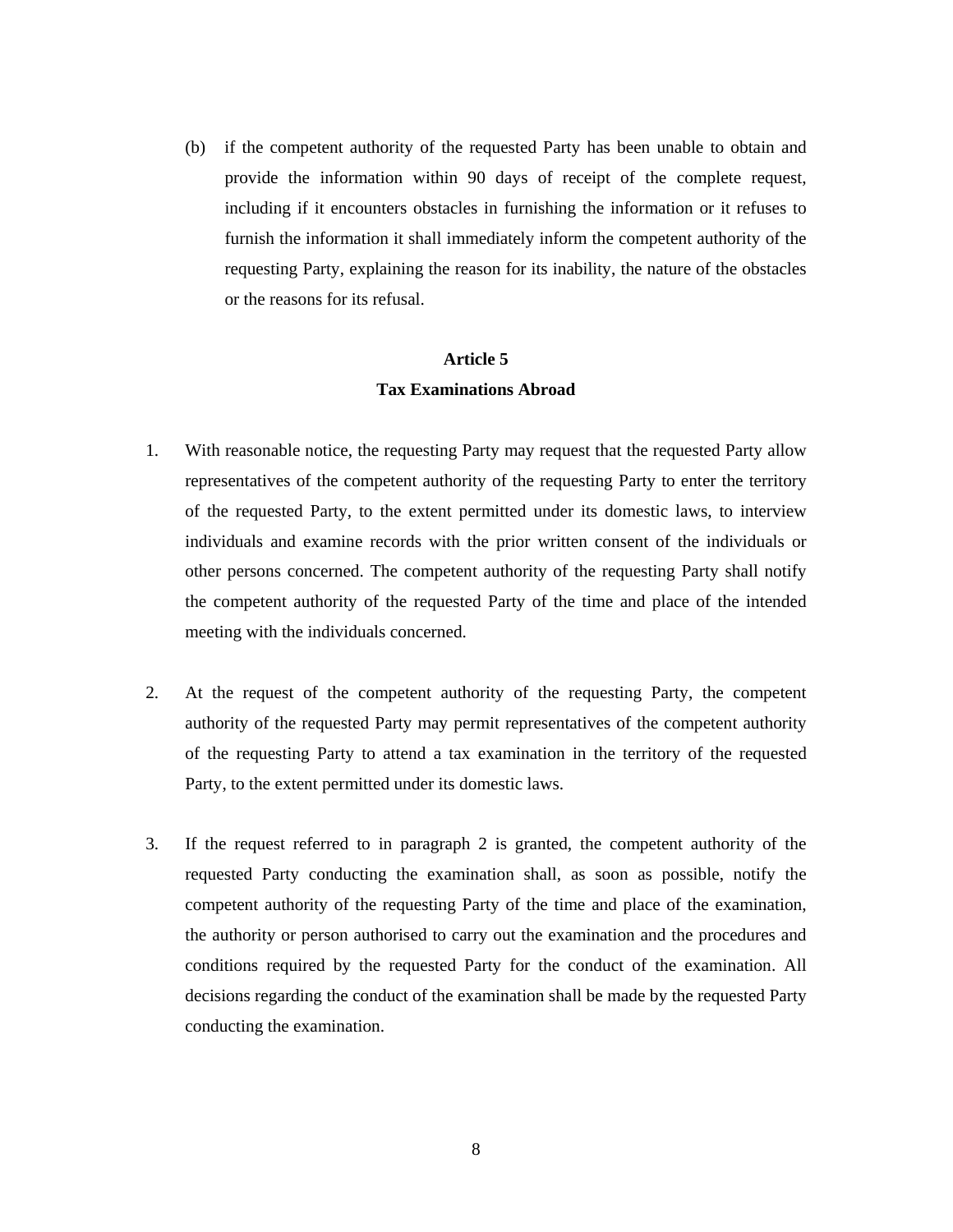### **Article 6**

### **Possibility of Declining a Request**

- 1. The competent authority of the requested Party may decline to assist:
	- (a) where the request is not made in conformity with this Agreement;
	- (b) where the requesting Party has not pursued all means available in its own territory to obtain the information, except where recourse to such means would give rise to disproportionate difficulty; or
	- (c) where the disclosure of the information requested would be contrary to public policy.
- 2. This Agreement shall not impose upon a requested Party any obligation to provide items subject to legal privilege, or which would disclose any trade, business, industrial, commercial or professional secret or trade process, provided that information described in Article 4, paragraph 4, shall not by reason of that fact alone be treated as such a secret or trade process.
- 3. A request for information shall not be refused on the ground that the tax claim giving rise to the request is disputed.
- 4. The requested Party shall not be required to obtain and provide information which, if the requested information was within the jurisdiction of the requesting Party, the competent authority of the requesting Party would not be able to obtain under its laws or in the normal course of administrative practice.
- 5. The requested Party may decline a request for information if the information is requested by the requesting Party to administer or enforce a provision of the tax law of the requesting Party, or any requirement connected therewith, which discriminates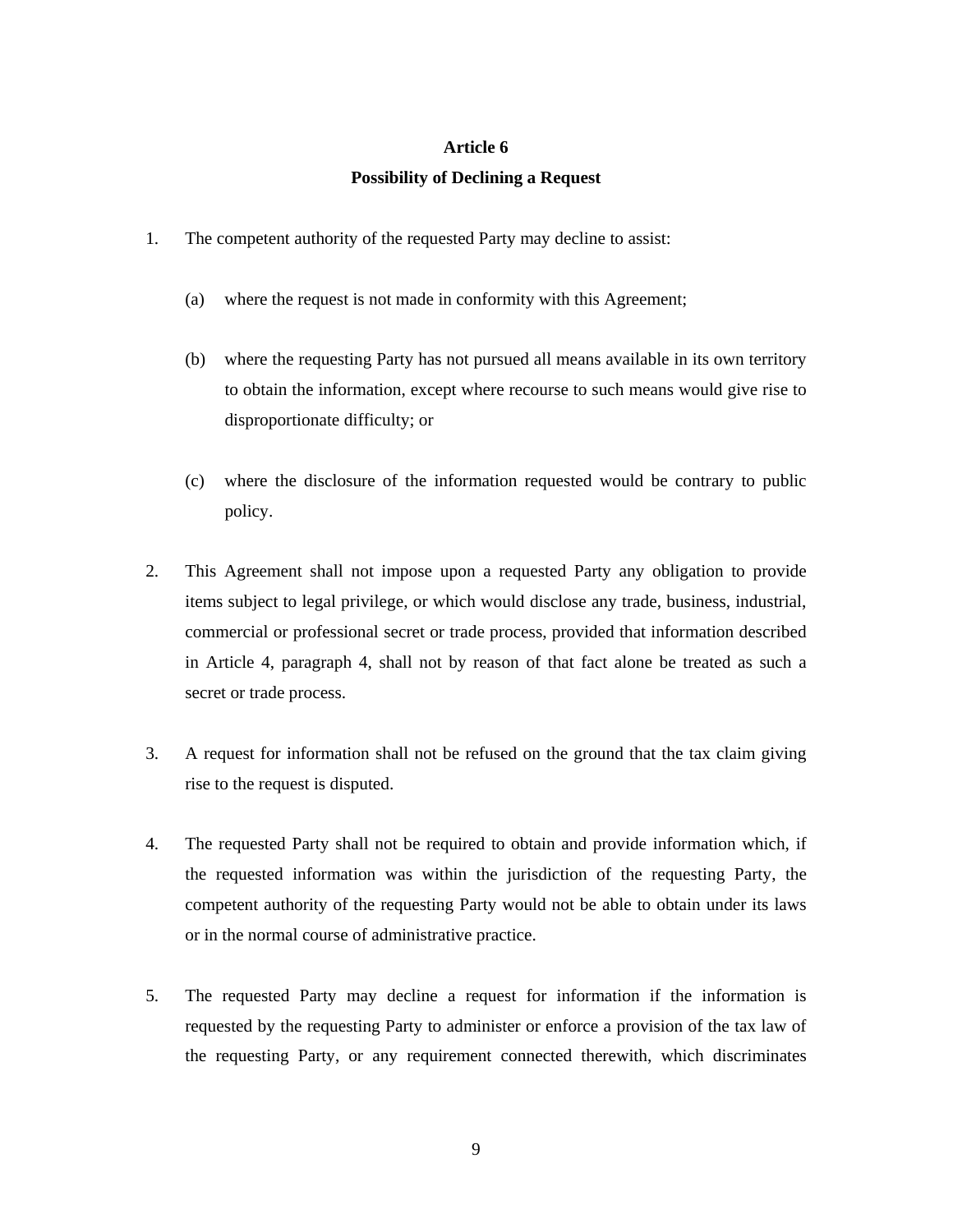against a national or citizen of the requested Party as compared with a national or citizen of the requesting Party in the same circumstances.

## **Article 7 Confidentiality**

- 1. All information provided and received by the competent authorities of the Parties shall be kept confidential.
- 2. Such information shall be disclosed only to persons or authorities (including courts and administrative bodies) concerned with the purposes specified in Article 1, and used by such persons or authorities only for such purposes, including the determination of any appeal. For these purposes, information may be disclosed in public court proceedings or in judicial decisions.
- 3. Such information may not be used for any purpose other than for the purposes stated in Article 1 without the express written consent of the competent authority of the requested Party.
- 4. Information provided to a requesting Party under this Agreement may not be disclosed to any other jurisdiction. Further, information provided under this Agreement may not be disclosed to any other person or entity or authority without the express written consent of the competent authority of the Party which provided the information.

### **Article 8**

### **Costs**

Unless the competent authorities of the Parties otherwise agree, indirect costs incurred in providing assistance shall be borne by the requested Party, and direct costs incurred in providing assistance (including costs of engaging external advisors in connection with litigation or otherwise) shall be borne by the requesting Party. The respective competent authorities shall consult from time to time with regard to this Article, and in particular the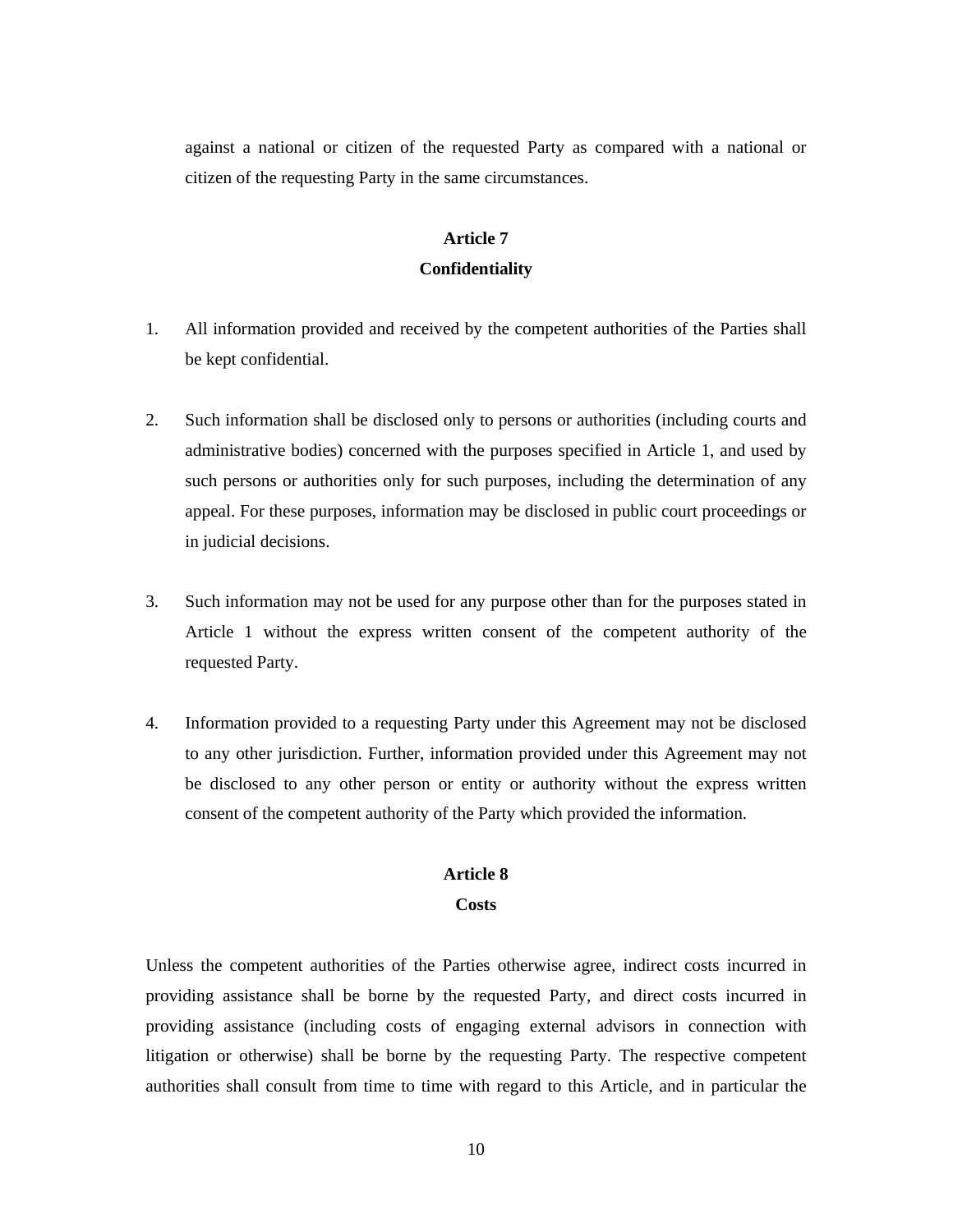competent authority of the requested Party shall consult with the competent authority of the requesting Party in advance if the costs of providing information with respect to a specific request are expected to be significant.

### **Article 9**

### **Language**

Requests for assistance and responses thereto shall be drawn up in English.

### **Article 10**

#### **Mutual Agreement Procedures**

- 1. Where difficulties or doubts arise between the Parties regarding the implementation or interpretation of this Agreement, the respective competent authorities shall use their best efforts to resolve the matter by mutual agreement.
- 2. In addition to the agreements referred to in paragraph 1, the competent authorities of the Parties may mutually agree on the procedures to be used under Articles 4, 5 and 8.
- 3. The competent authorities of the Parties may communicate with each other directly for purposes of reaching agreement under this Article.
- 4. The Parties may also agree on other forms of dispute resolution should this become necessary.

## **Article 11 No Prejudicial or Restrictive Measures**

1. A Party shall not apply prejudicial or restrictive measures based on harmful tax practices to residents, nationals or citizens of the other Party so long as this Agreement is in force and effective.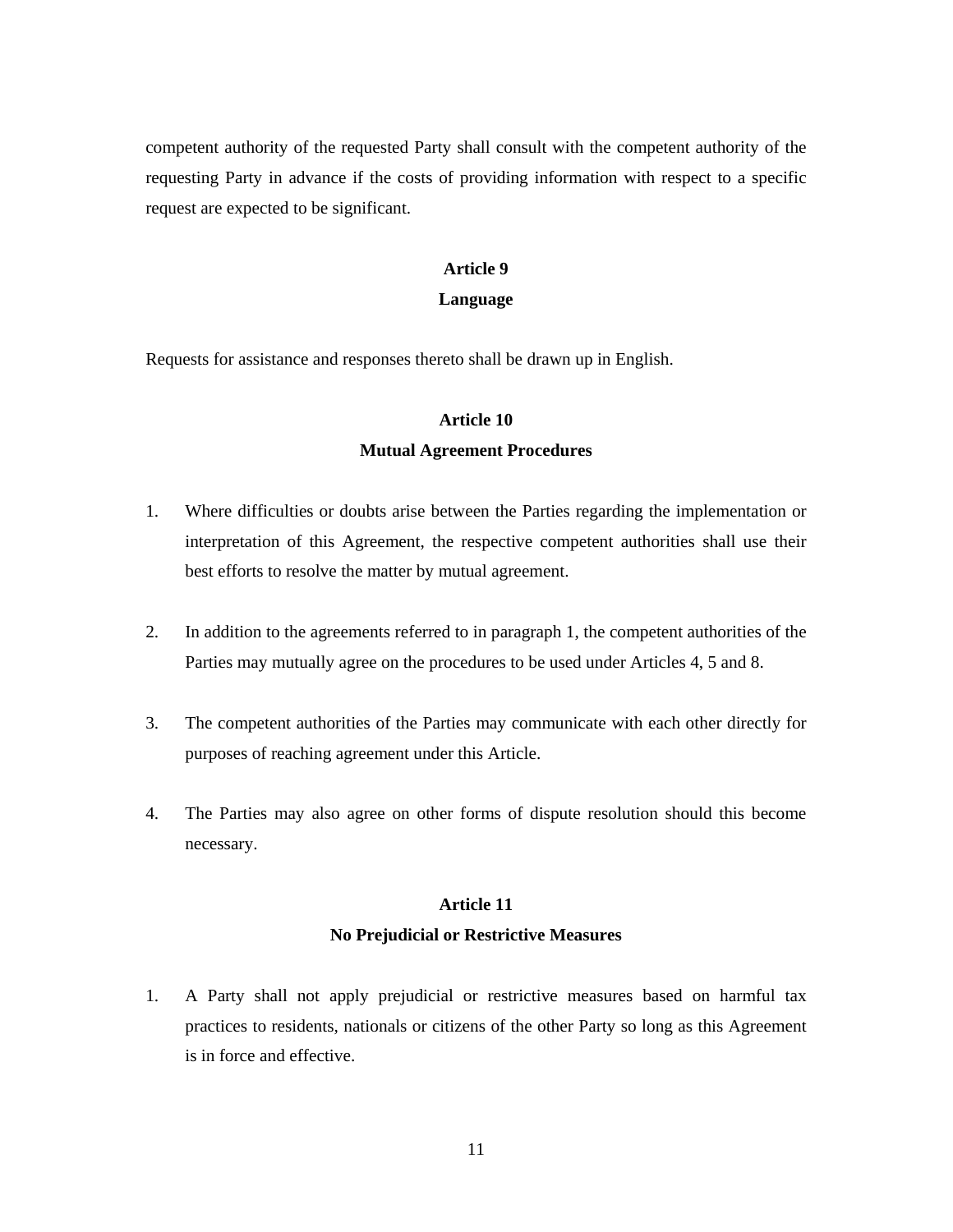- 2. For the purposes of this Article, "prejudicial or restrictive measures based on harmful tax practices" means measures applied by one Party to residents, nationals or citizens of either Party on the basis that the other Party does not engage in effective exchange of information and/or because it lacks transparency in the operation of its laws, regulations or administrative practices, or on the basis of no or nominal taxes and one of the preceding criteria.
- 3. Without limiting the generality of paragraph 2 the term "prejudicial or restrictive measures" includes the denial of a deduction, credit or exemption, the imposition of a tax, charge or levy, or special reporting requirements.

## **Article 12 Entry into Force**

This Agreement shall enter into force 30 days after receipt of written notification by the latter Party of completion of all legal formalities required for entry into force. Upon the date of entry into force, it shall have effect with respect to all matters covered in Article 1, but only in respect of taxable periods beginning on or after that date or, where there is no taxable period, all charges to tax arising on or after that date.

## **Article 13 Termination**

- 1. This Agreement shall remain in force until terminated by either Party.
- 2. Either Party may terminate this Agreement by giving notice of termination in writing. Such termination shall become effective on the first day of the month following the expiration of a period of 3 months after the date of receipt of notice of termination by the other Party. All requests received up to the effective date of termination will be dealt with in accordance with the terms of this Agreement.